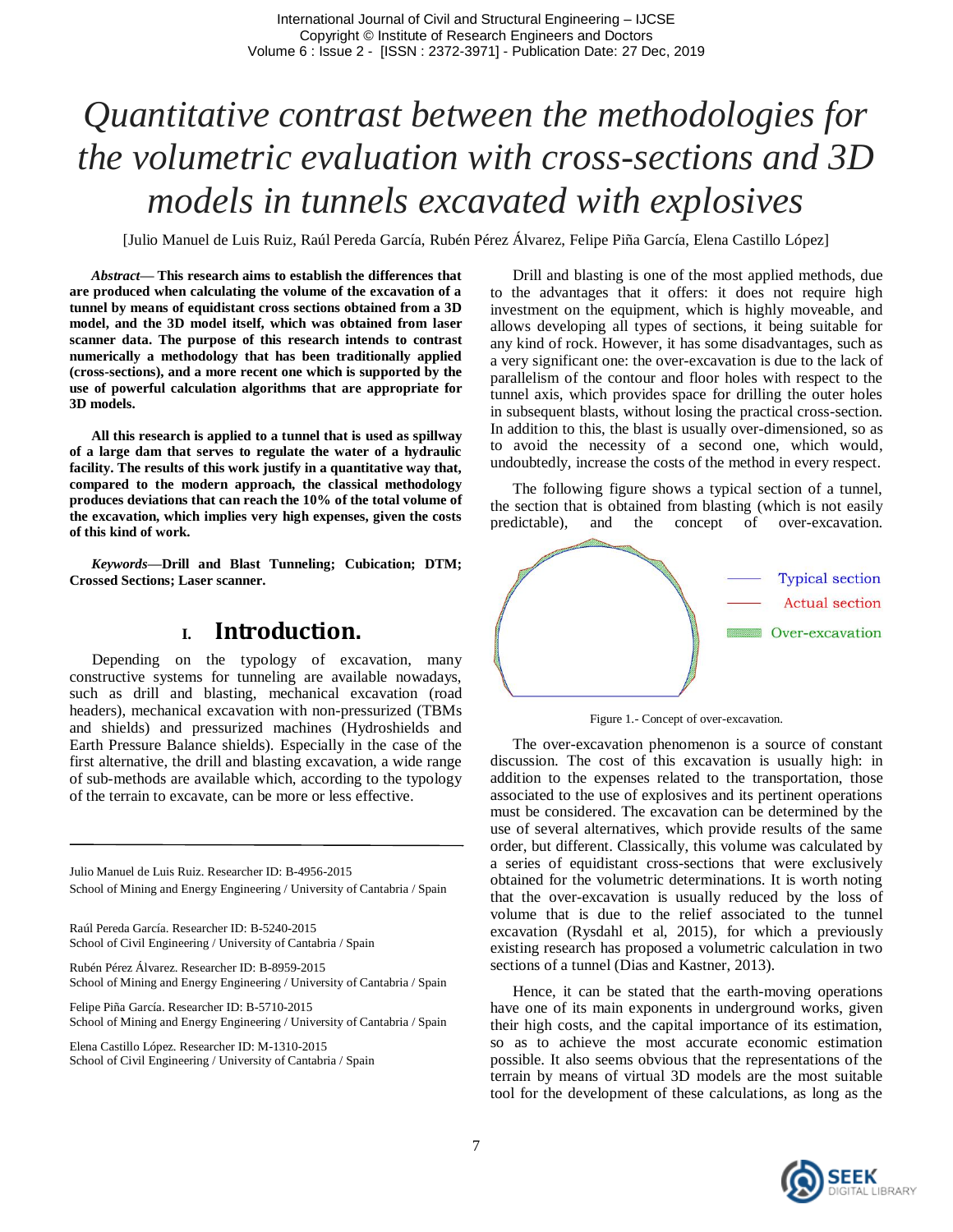information that is applied to obtain the model is representative enough.

Nowadays, and thanks to the new surveying devices (Terrestrial Laser Scanners, which measure millions of points in a few seconds), it is possible to obtain 3D representations of the terrain which are completely analogous to reality and have very little uncertainties (Liang et al, 2013). This new technology allows the generation of sections, such as the intersection of the solid that is generated with the surface of the tunnel, and planes that are perpendicular to its axis (Chen et al, 2013). This implies returning to the classical methodologies, although the sections are not determined in the field, but in the model itself (Lü et al, 2016). It is worth noting that, had the model been established, it is easy to define a solid between two sections, whose volume is easy to calculate with current computer tools. As it seems obvious, this model will be more accurate, and it will allow to quantify the deviation made when calculating the volume with cross sections and 3D models. This is the essential objective of this research, as there are still tunnels whose excavation is calculated by means of cross-sections, with the deviations that it implies.

# **II. Instrumental and Materials.**

In mining industry, conventional techniques supported by the use of GPS or Survey Stations are widely used to gather data that are subsequently applied to calculate the volume of materials that are extracted (Nguyen and Liu, 2013). When the surface is very big or dynamic (Liang, et al, 2016), or in the case of collapses in tunnels (Mukhtar, 2018), the technology that offers a better representation of a 3D surface is the one related to Laser Scanner techniques, which has been properly contrasted with other techniques, such as photogrammetry (Parente and Pepe, 2018). This technique requires setting on a tripod a device that is able to measure the classical angles and distances that are observed by a survey station, but in an autonomous way, by scanning. In order to achieve this, the laser scanner counts with servomechanisms that incrementally rotate the direction of a laser-type beam both in horizontal and vertical. This beam allows defining the distance by means of electromagnetic methods, as it happens in the case of robotic survey stations, but without prism and in a totally autonomous way.

In most cases, a single scan cannot produce a 3D model of the surface. In order to get it, multiple scans are obtained with many different directions, and they must be included within a common system of reference. This process is usually known as alignment, and it implies the junction of the different scans to create the whole model, which allows measuring convergence and 3D viewing (Szafarczyk and Gawałkiewicz, 2018). Postprocessing work permits adding models (different pointclouds), refining and managing spatial information, modeling and obtaining graphic outputs or alpha-numeric information. The laser scanner provides a mm-level relative accuracy, in an autonomous, fast and convenient way, thus reducing the time required for field-work.

Very manageable devices are available nowadays, with weights within the range of 4-5 kg, and therefore ideal for the types of environments where underground measurements are developed. They are very fast, as they are able to observe a million points per second, with ranges up to 350-400 m. The following figure shows the device that was applied for the development of the analysis.



Figure 2.- Device set for observation..

# **III. Methods.**

The calculation of the actual volume of excavation of a tunnel, defined with surveing methods, can be held with two different techinques.

## *A. Tunnel cubication with crosssections.*

The determination of the actual volume of excavation of a tunnel with cross-sections requires adquiring in the field the observables that are needed to represent the real sections with a certain equidistance. Had de transverse sections been established, the average actual section is calculated. This average value, along with the tunnel length, allows determining the actual volume of excavation of the tunnel. As it is obvious, considering a same portion of tunnel, an increase in the number of sections, or a reduction in the distance between them, will improve the proximity between the obtained volume and to the real one.

The determination of cross-sections can be done with the adquisitions of data in the field, with a surveying station and the usually applied techniques. As this alternative is developed enough, it is well explained by conventional literature, and it will not be justified. It is worth noting that the transverse sections can be generated from the model obtained from any other device, even laser scanner, as it has been done for the development of this research: the contrast will provide information related to the incidence of the distance between the cross-sections and the volume calculation (Luo, et al, 2014).

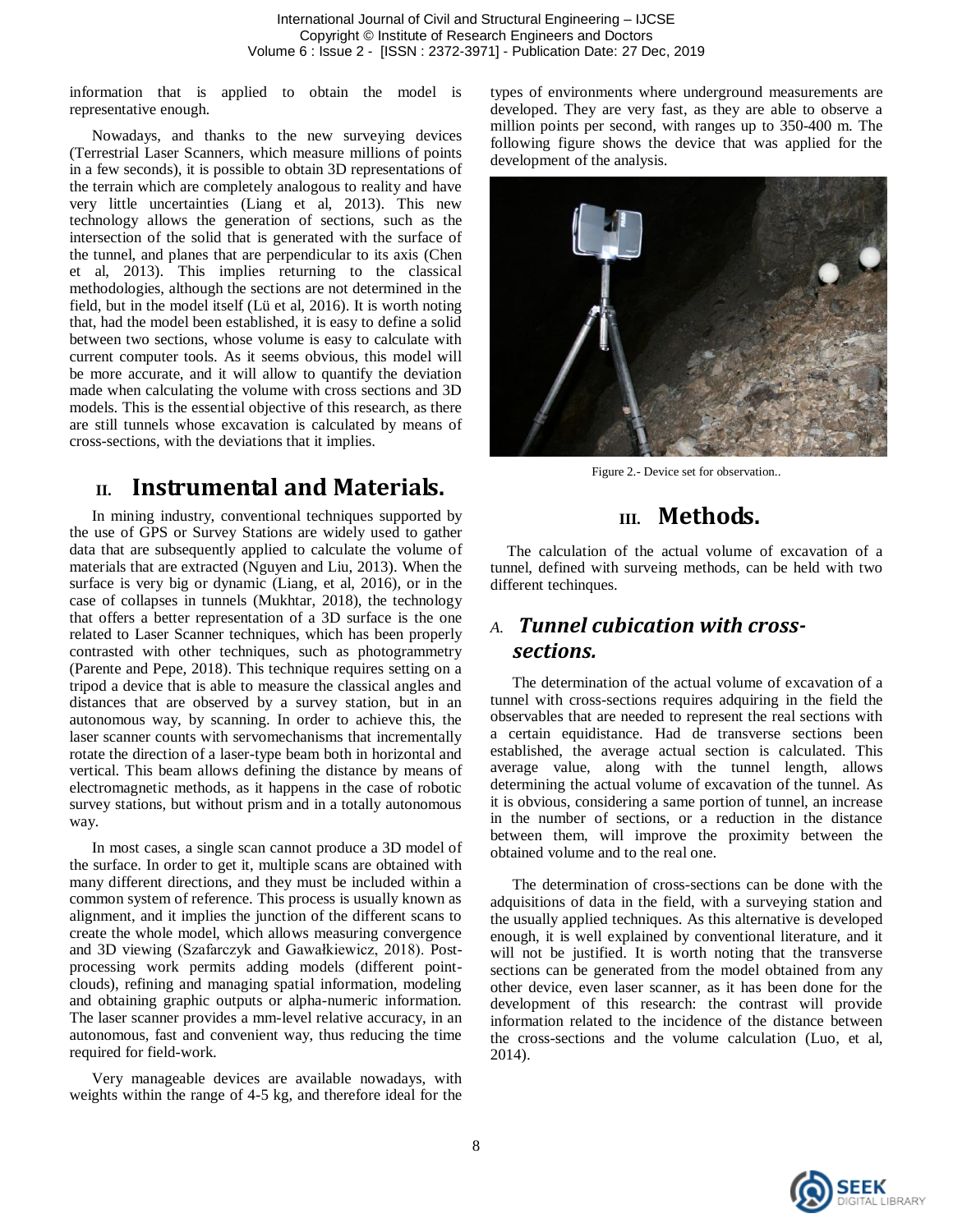## *B. Tunnel cubication with Digital Terrain Models.*

The determination of the actual volume of excavation of a tunnel by the generation of a Digital Terrain Model (DTM) requires a quasiautomatic observation with laser scanner to generate a model that is as close to the reality as possible, and the accuracy of calculations. So far, the procedure to develop this kind of observations is still open, without rules or preset standars. However, as it happens with any kind of measurement, it requires a previous scheduling that allows capturing the required information of the surveyed object.

Considering the case that has been analyzed in this work, the management of data started with an alingment (rearrangement of the space of the single point-clouds under a same system of reference by means of Helmert Transformation, keeping each point cloud its character of single element yet) with the software Leica Cyclone (Xu, et al, 2017). Althought the observation was made with a Faro Focus 3D device, this option of sofware was adopted given the possiblity to work with point-clouds acquired with devices developed by other manufacturers that it offers, and its robustness and functionality. The point-cloud was exported to \*.pts format for its subsequent treatment with freeware, increasing the options to generate meshes.



Figure 3.- Elevation view of the tunnel in Leica Cyclone.

After generating the model with Leica Cyclone, in order to reduce the potential uncertainties associated to non-linear segments, the portion of tunnel comprised between the sections 0+050 and 0+140 was adopted for the comparison, being both of them included. Hence, any problem related to segments with varying slopes or curves, which can be found at the beginning and the end of the tunnels that has been studied, was avoided. .

Had the segment in which the research was developed chosen, the cross-sections that would be applied for the subsequent sections were firstly obtained. To define these sections, the trajectory of the tunnel was defined, and a 10 meter spacing between them was set. 10 sections were thus obtained. As Leica Cyclone does not allow developing volume calculations from cross-sections, they were exported to \*.dxf format.

Nowadays, there is a wide range of software with different workflows to obtain the modelled volume from the pointcloud obtained with laser scanner. These processes imply the initial generation of a watertight surface, and the calculation of the volume that is enclosed by it (Xu, et al, 2017). In this research, the sections and the point-clouds were both imported to the freeware CloudCompare. This software was adopted due to the possibility to overlap the sections and the cloud that it offers. It is worth noting that this overlap allowed an accurate severing of the cloud, to exclusively work with the segment of interest.

After setting the portion of interest for the development of the contrast, the software MeshLab was applied to obtain the mesh and the subsequent volume calculation. In this regard, it is worth mentioning that CloudCompare allows exporting to \*.ply format, which is perfectly recognizable for this second tool, and translating in an automatic way the point-cloud. It must be taken into account that the latter was referred according to its UTM coordinates, it being impossible for many programs of point-cloud management and/or meshing to work with values with so many significant digits, as they are commonly developed to work with 32-bit float variables.

Had the point-cloud been imported with \*.ply format in MeshLab, a watertight surface was developed with the "Screened Poisson Surface Reconstruction" algorithm (Kazhdan and Hoppes, 2013). Compared to other possible alternatives, this algorithm smoothes the mesh, but guarantees the absence of gaps in the mesh, and allows the application of computers with more modest features.

## **IV. Results.**

As it has been previously mentioned in the methodological section, the first calculation of the real volume of excavation implies the use of actual sections which were set each 10 m along a total segment of 90 m. The following figure shows the result of the 10 cross-sections, with a resulting value for the average cross-section area of  $32.58$  m<sup>2</sup>.



Figure 4.- Cross-sections each 10 m.

Given the fact that the average section of excavation of the tunnel through the 90-m-long segment is  $32.58 \text{ m}^2$ , it can be deduced that the actual volume of excavation for that portion of tunnel is 2932.2 m<sup>3</sup>.

As previously described, the second procedure to calculate the volume of the actual excavation of the tunnel requires the importation of sections and the point-cloud in CloudCompare,

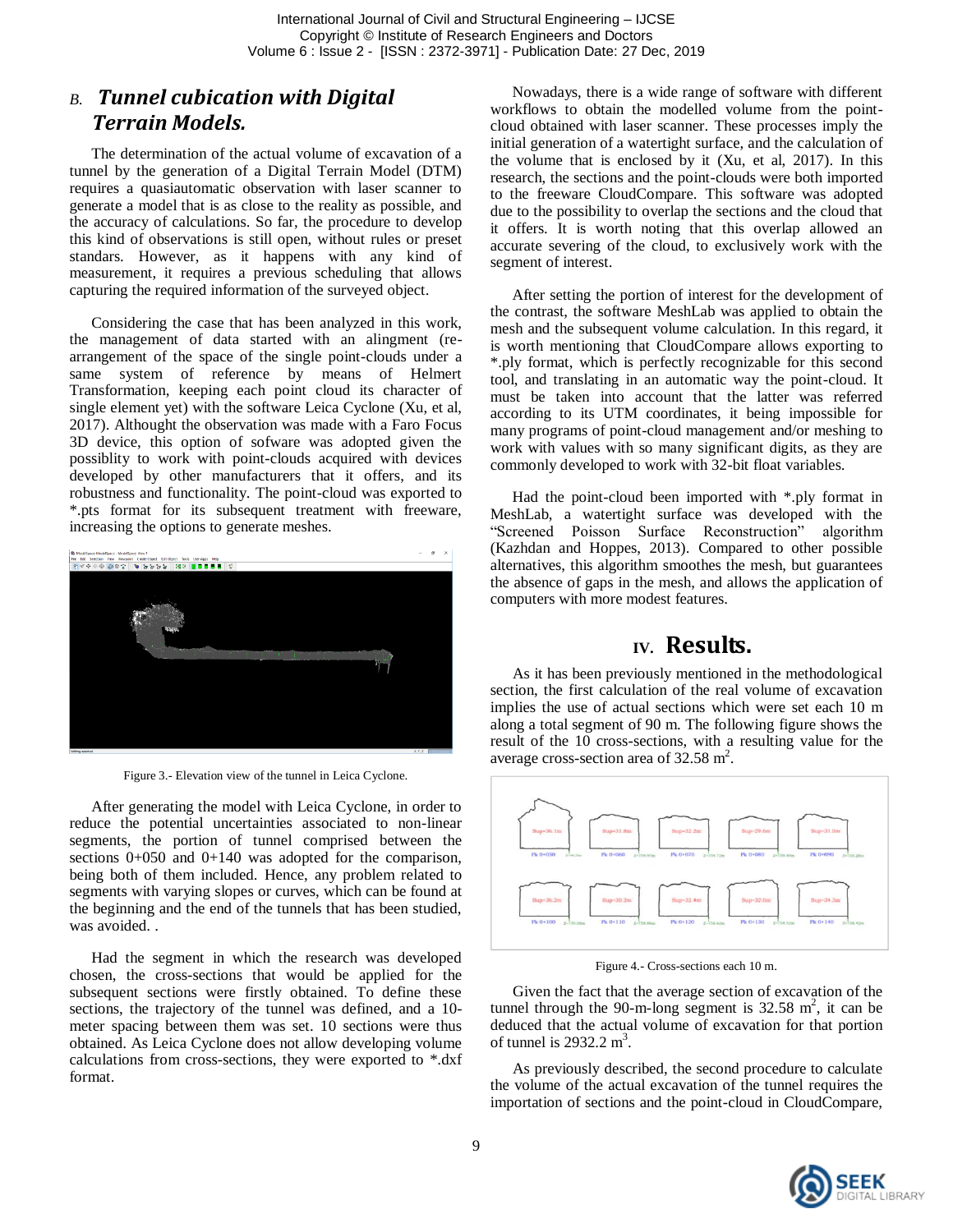so as to overlap the them and define the strict area for which the contrast will be developed. It is worth highlighting that the segment of the tunnel that is subject to this contrasts counts with a point-cloud that comprises about 21.5 million points, with provides an idea of the level of detail that is obtained with the model, as it can be observed in the following figures.







Figure 6.- Inner perspective of the segment of the tunnel that has been subject to contrast.

Had the segment of interest been defined, the point-cloud was exported to MeshLab, so as to generate a watertight mesh and to develop the subsequent volume calculation. It must be noted that the application of the "Screened Poisson Surface Reconstruction" smoothed the mesh to its final shape, with 15,615 vertices and 31,230 faces, which allows the use of a computer with modest features (Acer Aspire V15, with Intel Core i7-6500U Processor, 2.5 GHz and Turbo Boost of up to 3.1 GHz, 16 Gb RAM DDR3 L Memory and NVIDIA GeForce 940 M Graphic Card, with 4 Gb of dedicated VRAM). The following image shows the result of the watertight surface.



Figure 7.- Watertight surface and determination of volume.

The same software allows calculating the volume that is enclosed by the generated watertight surface, which corresponds to the hypothetic actual volume of excavation of the tunnel, with a resulting value of  $2862,09 \text{ m}^3$ .

The final result of this research is obtained by comparing the results of the actual volume of excavation that is provided by both methods. In this regard, it can be seen that the resulting volumes have a difference of 70,11 m3, which implies an approximate variation of 2.5% of the total volume of excavation for this segment.

## **V. Discussion.**

Nowadays, the discussion about the instrumental and the technique to be developed in order to obtain a quasicontinuous and accurate model of an excavated tunnel is clearly overcome. In this regard, the classical surveying stations have been left behind with the irruption of laser scanners in the field of Geomatics. This research is focused on the calculation process of a volume from a model that has been exclusively obtained from laser scanner observations. This is the reason why the possible differences in the volume calculation cannot be attributed to the instruments or the model, as there is a single model, which has been obtained with the same device.

Other similar works of research have tried to establish the methodological differences that allow calculating the volume of excavation of a tunnel, but the relevant fact of this research is that the difference between the volumes that are obtained by the use of cross-sections and by managing the 3D model as a solid have been quantified for the first time.

At the moment of the acquisition of data with laser scanner, the tunnel in which this research has been developed was characterized by having a partially coated section, of about 75% of its perimeter. Hence, the obtained results can be multiplied by four to allow extrapolating this research for the calculation of a full section. This would imply a variation in the volume of excavation of a 10% of the total volume, which is a very high value, due to the elevated costs of this unit of measurement.

Other important aspect to consider when interpreting the results arises from the reality under which this research has been developed. The cross-sections have been generated from the 3D model that has been obtained with laser scanner observations, and not from classic methods that usually require the use of a surveying station. This implies that the variation of 10% in the estimation of the volume of excavation of the tunnel only takes into account the deviation that is due to the methodology of calculation from the 3D model itself, and not the instruments, given the fact that the stating point is always the 3D model. .

The process that is used to manage the laser scanner data is mainly conditioned by the hardware and software that is available for the user. In this regard, it is worth noting that there is a wide range of computer tools which allow developing the treatment of data nowadays. As it is obvious, the know-how that has been applied by the authors for the